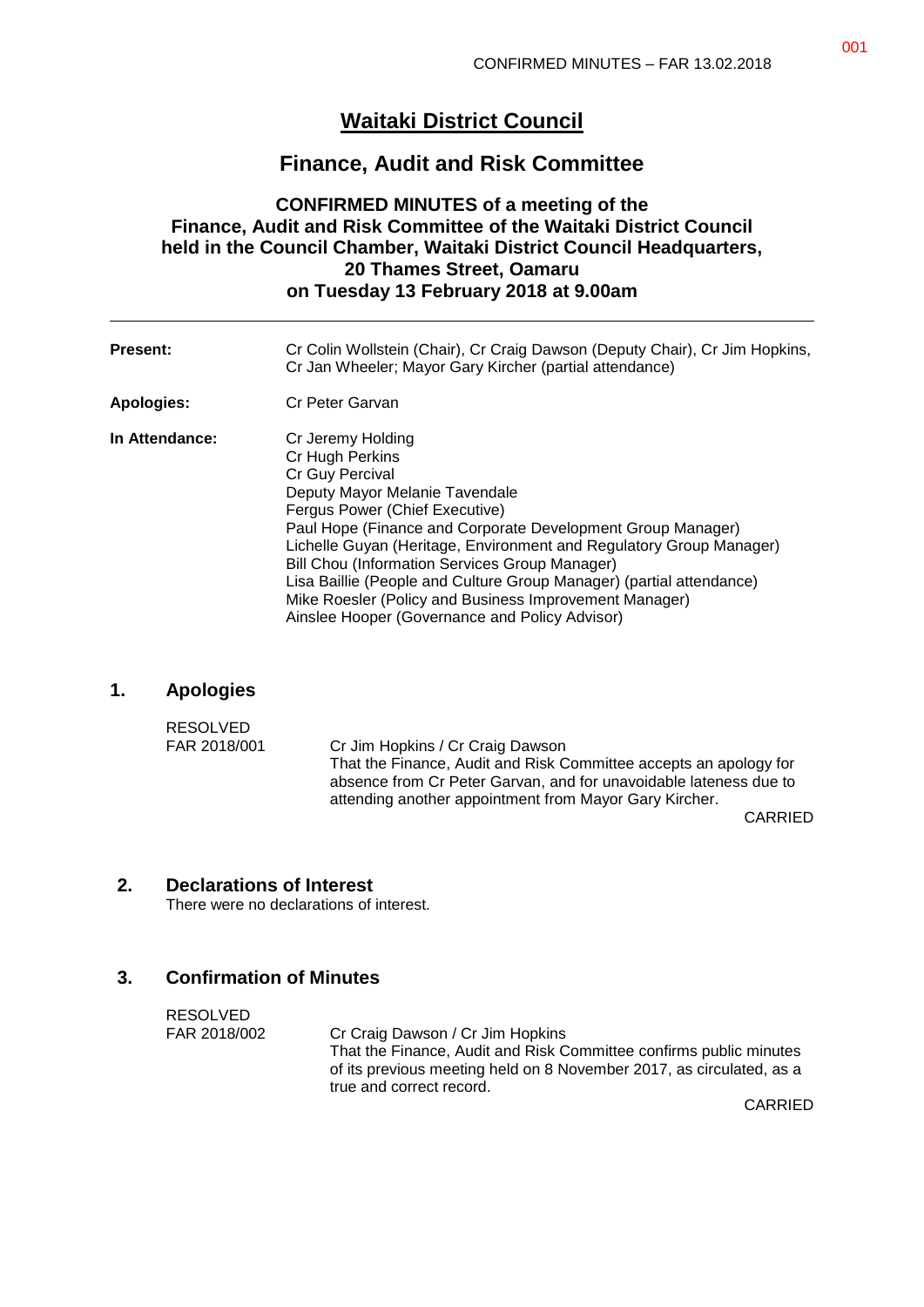#### **4. Financial Report – Period 6 / Second Quarter**

The financial report, as circulated, covered the first half of the 2017/18 financial year. Indications at this early stage are that most Council activities are operating, as in previous reports, close to or better than budget.

Group Manager Paul Hope spoke to the report. A key discussion point was the impact of the insurance claims from the July flooding, which he said would be reported to the next meeting.

| RESOLVED<br>FAR 2018/003 | Cr Jim Hopkins / Cr Craig Dawson<br>That the Waihemo and Kurow water rates accounts be considered by<br>full Council as part of its deliberations on the 2018-28 LTP.<br><b>CARRIED</b> |  |
|--------------------------|-----------------------------------------------------------------------------------------------------------------------------------------------------------------------------------------|--|
| <b>RESOLVED</b>          | Cr Jim Hopkins / Cr Craig Dawson                                                                                                                                                        |  |
| FAR 2018/004             | That the Finance, Audit and Risk Committee receives the information.                                                                                                                    |  |

CARRIED

#### **5. Treasury Strategy, Third and Fourth Quarters, 2017-18 Financial Year**

A cover report, as circulated, discussed Council's proposed Treasury Strategy for the final two quarters of the 2017-18 financial year.

| <b>RESOLVED</b> |                                                                        |
|-----------------|------------------------------------------------------------------------|
| FAR 2018/005    | Cr Jim Hopkins / Cr Jan Wheeler                                        |
|                 | The Finance, Audit and Risk Committee recommends:                      |
|                 | That Council adopts the proposed Treasury Strategy to cover the third  |
|                 | and fourth quarters of the 2017-18 financial year, by continuing the   |
|                 | use of term deposit facilities for terms between 7 days and 12 months, |
|                 | and continuing to make minimal use of the call account, always         |
|                 | dependent on consideration of short-term operational cash              |
|                 | requirements and on achieving target interest rates.                   |
|                 |                                                                        |

CARRIED

#### **6. Community Contract Funding Commitments**

The memorandum, as circulated, sought to inform the Finance, Audit and Risk Committee of the funding commitments that have been made across a number of community contracts.

| <b>RESOLVED</b> |                                                                                                                                 |
|-----------------|---------------------------------------------------------------------------------------------------------------------------------|
| FAR 2018/006    | Cr Jim Hopkins / Cr Jan Wheeler                                                                                                 |
|                 | The Finance, Audit and Risk Committee recommends:                                                                               |
|                 | That Council reviews its Community Contract Funding Commitments<br>as part of its deliberations during the 2018-28 LTP process. |
|                 | CARRIED                                                                                                                         |
|                 |                                                                                                                                 |
|                 |                                                                                                                                 |

| RESOLVED     |                                                  |
|--------------|--------------------------------------------------|
| FAR 2018/007 | Cr Jim Hopkins / Cr Craig Dawson                 |
|              | That Council receives and notes the information. |

CARRIED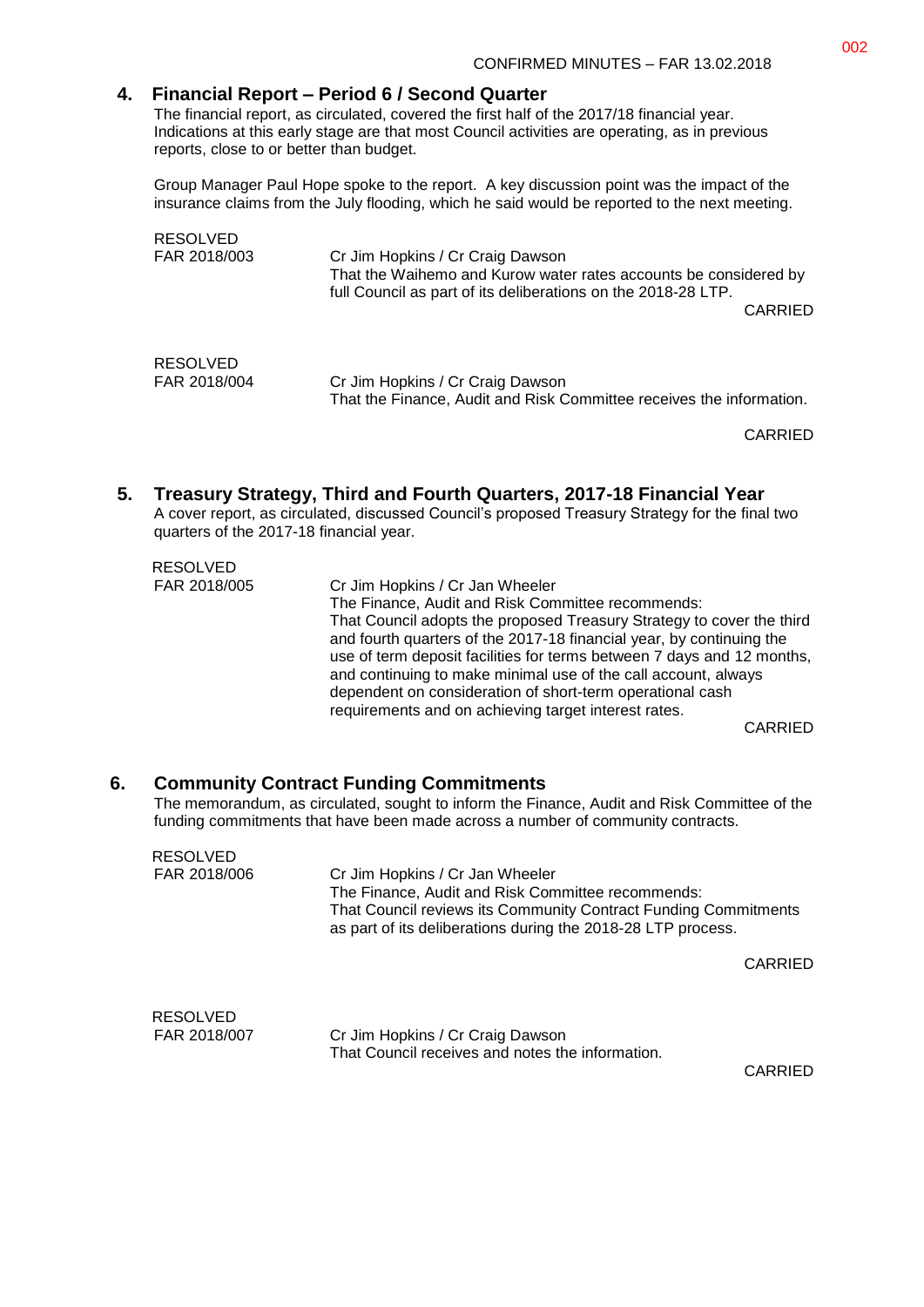# **7. Finance and Corporate Development Group Activity Report for the period 9 November 2017 to 22 January 2018**

The memorandum, as circulated, provided an update to the Finance, Audit and Risk Committee on various finance, information management, business development, policy, and health and safety matters that have arisen during the reporting period.

*Mayor Gary Kircher joined the meeting at 9.45am.*

RESOLVED

FAR 2018/008 Cr Jim Hopkins / Cr Craig Dawson That the Finance, Audit and Risk Committee receives and notes the information.

CARRIED

The Chair advised his intention to move the meeting into public excluded. The media representative and members of the public left the meeting.

RESOLVED

FAR 2018/009 Cr Craig Dawson / Cr Jim Hopkins That the public be excluded from the following part of the proceedings of this meeting, namely:

Confirmation of Public Excluded Meeting Minutes 8 November 2017

CARRIED

The general subject of each matter to be considered while the public is excluded; the reasons for passing this resolution in relation to each matter, and the specific grounds under Section 48(1) of the Local Government Official Information and Meetings Act 1987 for the passing of this resolution are as follows:

| General subject of each matter                                                                         | Reason for passing this resolution in relation to each                                                                                                                                                                                                                                                                                                                                                                                     |
|--------------------------------------------------------------------------------------------------------|--------------------------------------------------------------------------------------------------------------------------------------------------------------------------------------------------------------------------------------------------------------------------------------------------------------------------------------------------------------------------------------------------------------------------------------------|
| to be considered                                                                                       | matter $-$ Section 48(1)                                                                                                                                                                                                                                                                                                                                                                                                                   |
| Public Excluded:<br>Confirmation of Public Excluded Meeting<br>$\bullet$<br>Minutes 8 November 2017 PE | To protect the privacy of natural persons.<br>Section $48(1)(a)$<br>(The disclosure of the information would cause<br>unnecessary personal embarrassment to the persons<br>concerned.)<br>To enable the Council to carry out commercial<br>negotiations without prejudice or disadvantage.<br>Section $48(l)(a)$<br>(Premature disclosure of the information would<br>detrimentally affect the Council's position in the<br>negotiations.) |

These resolutions are made in reliance on Section 48(1) of the Local Government Official Information and Meetings Act 1987 and the particular interest or interests protected by Section 6 or Section 7 of the Act or Section 6 or Section 7 or Section 9 of the Official Information Act 1982, as the case may require, which would be prejudiced by holding of the whole or the relevant part of the proceedings of the meeting in public are as shown above (in brackets) with respect to each item."

#### **Refer to Public Excluded Minutes**